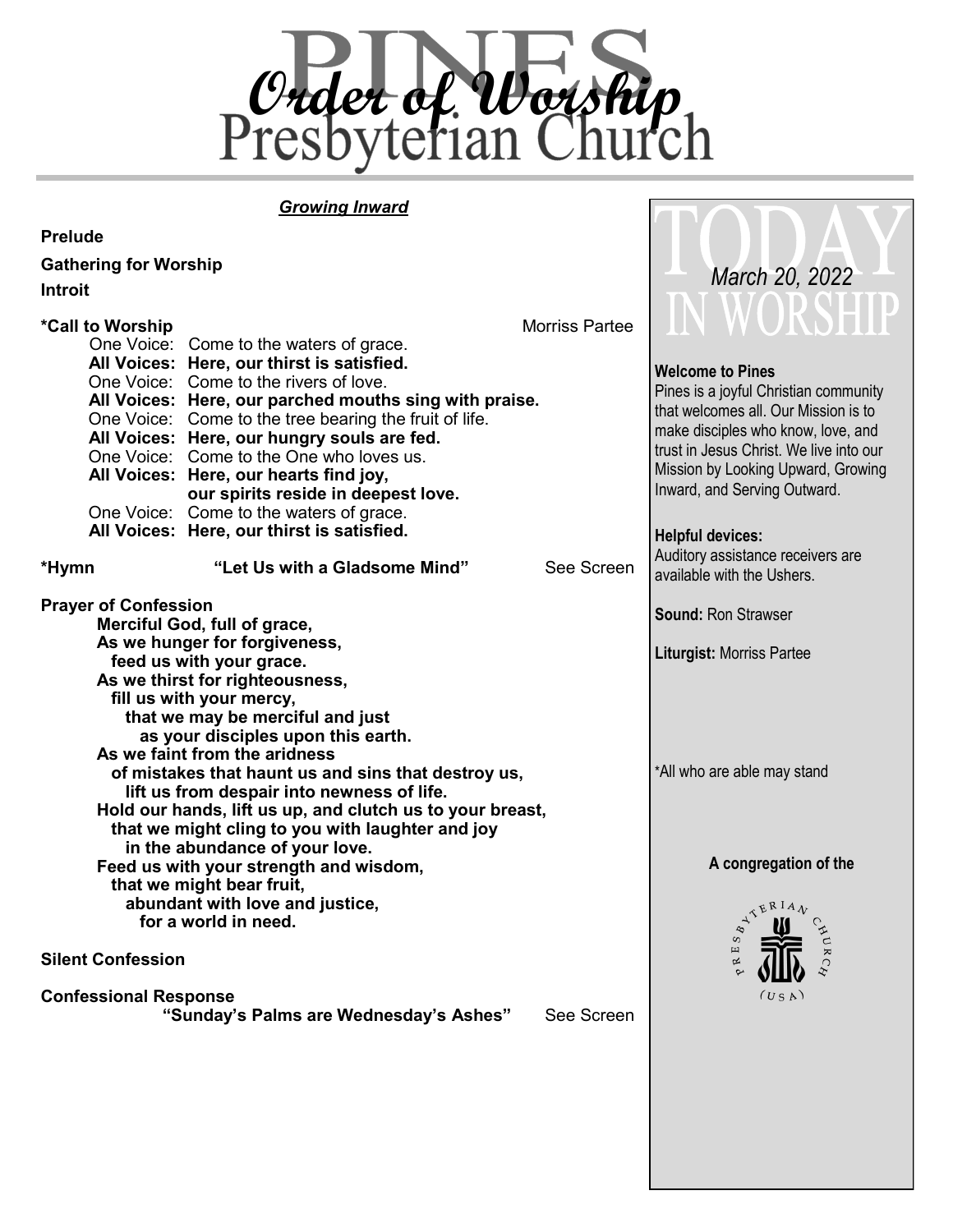| <b>Assurance of Grace</b>                                                                                             | <b>Pray for the People of Pines</b>                        |                                                                                         |                                                                                                       |                                  |
|-----------------------------------------------------------------------------------------------------------------------|------------------------------------------------------------|-----------------------------------------------------------------------------------------|-------------------------------------------------------------------------------------------------------|----------------------------------|
|                                                                                                                       | One Voice: Anything we have done, God knows already.       |                                                                                         |                                                                                                       |                                  |
|                                                                                                                       | All Voices: Anything we have hidden, God has already seen. | Norma Bender                                                                            | Larry Greenlee<br>Barbara Greenlee<br>Linda Carlson<br>Melissa Sandstrom<br>Nancy Watler<br>Ann Smith |                                  |
|                                                                                                                       | One Voice: God's love for us and grace to us               | Jean Breitenwischer<br>Barbara Caffall<br>Virginia Smith<br>Carolyn Craig<br>Liz Buelow |                                                                                                       |                                  |
|                                                                                                                       | are higher than we have imagined,                          |                                                                                         |                                                                                                       |                                  |
|                                                                                                                       | All Voices: deeper than we have guessed.                   |                                                                                         |                                                                                                       |                                  |
|                                                                                                                       | One Voice: Before we have asked,                           |                                                                                         |                                                                                                       |                                  |
|                                                                                                                       | All Voices: God's mercies are already given.               | Karen MacAllister                                                                       | <b>Bill Deffebach</b>                                                                                 |                                  |
|                                                                                                                       | One Voice: For God does not waste our struggles,           |                                                                                         | Darlene Wendt                                                                                         | Ray Stauffacher                  |
|                                                                                                                       | All Voices: but uses them to grow joy.                     | <b>Bruce Wendt</b>                                                                      | Lynn Stauffacher                                                                                      |                                  |
| Jesus loves me this I know, for the Bible tells me so.<br>Little ones to him belong, they are weak, but he is strong. | <b>Pray for Friends in Mission</b>                         |                                                                                         |                                                                                                       |                                  |
| <b>Looking Upward</b>                                                                                                 |                                                            |                                                                                         | Joy Kreider<br>Ken and Judy McDyer                                                                    |                                  |
| Anthem                                                                                                                | "Go Into the World"<br>Natalie Sleeth                      | Chancel choir                                                                           |                                                                                                       |                                  |
| <b>Gospel Reading</b>                                                                                                 |                                                            | Luke 13:1-9                                                                             | family                                                                                                | Pray for Pines Members and their |
| Sermon                                                                                                                | "Gardening 101"                                            | Rev. Andy Gans                                                                          | in the Military<br>Olivia Williams (Army)                                                             |                                  |
| *Hymn                                                                                                                 | "There's a Wideness in God's Mercy"                        | See Screen                                                                              | Jackie Hayre (Navy)                                                                                   | Noah Youngflesh (Air Force)      |
|                                                                                                                       |                                                            |                                                                                         |                                                                                                       |                                  |

# *Serving Outward*

**\*Saying What We Believe** (Belhar confession)

 **We believe in the triune God, Father, Son and Holy Spirit, who gathers, protects and cares for the church through Word and Spirit. This, God has done since the beginning of the world and will do to the end.**

 **We believe in one holy, universal Christian church, the communion of saints called from the entire human family. We believe that Christ's work of reconciliation is made manifest in the church as the community of believers who have been reconciled with God and with one another; that unity is, therefore, both a gift and an obligation for the church of Jesus Christ; that through the working of God's Spirit it is a binding force, yet simultaneously a reality which must be earnestly pursued and sought: one which the people of God must continually be built up to attain.**

### **\*Gloria Patri**

**Glory be to the Father, and to the Son, and to the Holy Ghost; As it was in the beginning, is now and ever shall be, world without end. Amen. Amen.** 

## **Offering and Offertory**

**\*Doxology**

**Praise God, from whom all blessings flow; Praise God, all creatures here below; Praise God above, ye heavenly host; Praise Father, Son, and Holy Ghost. Amen** 

**Prayers of the People and The Lord's Prayer**

 **The Lord's Prayer** Our Father, who art in heaven, hallowed be thy name. Thy kingdom come, thy will be done, on earth as it is in heaven. Give us this day our daily bread; and forgive us our debts, as we forgive our debtors; and lead us not into temptation, but deliver us from evil. For thine is the kingdom and the power and the glory, forever. Amen.

### *A Stephen Ministry*



### *Congregation*

Words printed by permission CCLI 998238 Portions of our liturgy are from The Abingdon Worship Annual Copyright © 2019 by Abingdon Press. Used by permission.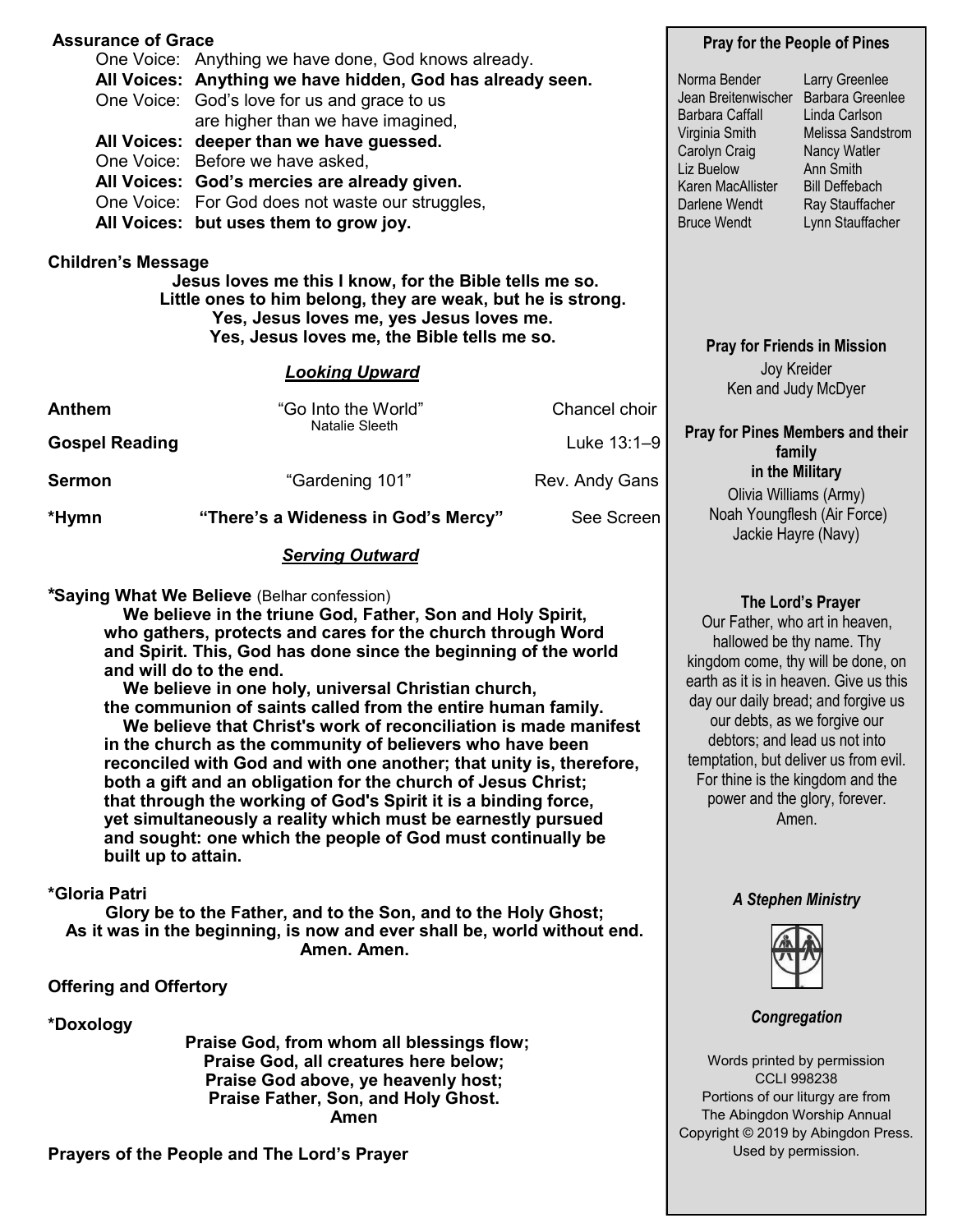| *Hymn                                                        |                                            |                                                          | "God of Grace and God of Mercy"                                                                                                                                                                                                                                                                                                        | See Screen | <b>SERMON NOTES</b>                                                                                                             |
|--------------------------------------------------------------|--------------------------------------------|----------------------------------------------------------|----------------------------------------------------------------------------------------------------------------------------------------------------------------------------------------------------------------------------------------------------------------------------------------------------------------------------------------|------------|---------------------------------------------------------------------------------------------------------------------------------|
| *Charge & Benediction                                        |                                            |                                                          |                                                                                                                                                                                                                                                                                                                                        |            |                                                                                                                                 |
|                                                              | "Shalom Chaverim"<br>*Benediction Response |                                                          | See Screen                                                                                                                                                                                                                                                                                                                             |            |                                                                                                                                 |
| *Postlude and Depart to Serve                                |                                            |                                                          |                                                                                                                                                                                                                                                                                                                                        |            |                                                                                                                                 |
|                                                              |                                            |                                                          | <b>Calendar for the Week of March 20, 2022</b>                                                                                                                                                                                                                                                                                         |            |                                                                                                                                 |
| Today                                                        | p.m.                                       | 12:00<br>12:00<br>6:00                                   | <b>Caring Ministry Committee</b><br><b>Confirmation Lessons - N18</b><br>Prayer Pal Evening - Fellowship Hall                                                                                                                                                                                                                          |            |                                                                                                                                 |
| Monday                                                       | a.m.<br>p.m.                               | 10:00<br>4:00<br>6:30<br>7:30                            | Office Staff Meeting - C10<br>This Week at Pines articles due<br>Session Meeting - C3<br>ALANON Group - Fellowship Hall                                                                                                                                                                                                                |            |                                                                                                                                 |
| Tuesday                                                      | a.m.<br>p.m.                               | 7:00<br>1:00<br>2:30                                     | Men's Bible Study - Zoom<br>Pines Needles Knitting Group - Prayer Room<br>Weekly Prayer Team - Prayer Room                                                                                                                                                                                                                             |            |                                                                                                                                 |
| Wednesday                                                    | a.m.<br>p.m.                               | 9:00<br>5:45<br>7:00<br>8:00                             | <b>Bulletin Articles Due</b><br>Pines Pealers (Bell Practice) -C12<br>Choir Rehearsal - Choir Room<br>Westside AA - C3                                                                                                                                                                                                                 |            | access<br><b>ONLINE GIVING</b><br>scan QR code<br>with your camera phone:                                                       |
| Thursday                                                     | p.m.                                       | 1:00<br>6:30<br>7:00<br>7:00<br>8:00                     | Lectionary Bible Study - Zoom<br>Stephen Ministry Training - Parlor<br>Space City Singers - Sanctuary<br>Stephen Ministers - C10<br>AA - C <sub>3</sub>                                                                                                                                                                                |            |                                                                                                                                 |
| Friday                                                       | a.m.                                       | 5:00                                                     | <b>BSF</b> - Fellowship Hall                                                                                                                                                                                                                                                                                                           |            | <b>SCAN ME</b>                                                                                                                  |
| Saturday                                                     | p.m.                                       | 5:30<br>6:00                                             | Mosaic Youth Fellowship - Gym & Youth Rooms<br>The Solution AA - C3                                                                                                                                                                                                                                                                    |            | Instagram.com/pineshouston                                                                                                      |
| Sunday                                                       | a.m.                                       | 9:00<br>9:15<br>9:30<br>10:00<br>10:15<br>10:45<br>11:00 | Nursery Open<br>Sunday School<br>Mosaic Church - Gym<br>Choir Rehearsal - Choir Room<br>Coffee Fellowship<br>Worship Service - Sanctuary<br>Mosaic Children - W12                                                                                                                                                                      |            | Get the latest announcements and<br>reminders right before events<br>happen. Find us here:<br>https://twitter.com/HoustonPines. |
|                                                              | p.m.                                       | 12:00<br>6:00                                            | <b>Confirmation Lessons - N18</b><br>Pines Youth Group                                                                                                                                                                                                                                                                                 |            | <b>Find us on Facebook</b><br>www.facebook.com<br><b>PinesPresbyterianChurch</b>                                                |
|                                                              |                                            |                                                          | May Newsletter: Input must be in the office by April 22nd at 9 a.m. to cindy@pinespc.org<br>Next Week's Bulletin: Submit to the office by Wednesday at 9 a.m. to Chelsea@pinespc.org<br><b>Calendar Items:</b> Input must be in the office by Thursday at 9 a.m.<br>This Week at Pines email: Input must be in the office by Monday to |            | The newsletter is available<br>in the Narthex for those unable to<br>access it online.                                          |
| communication@pinespc.org<br>Today's Duty Elder(s): Bob Barr |                                            |                                                          |                                                                                                                                                                                                                                                                                                                                        |            | Our Worship services are<br>recorded and livestreamed.                                                                          |